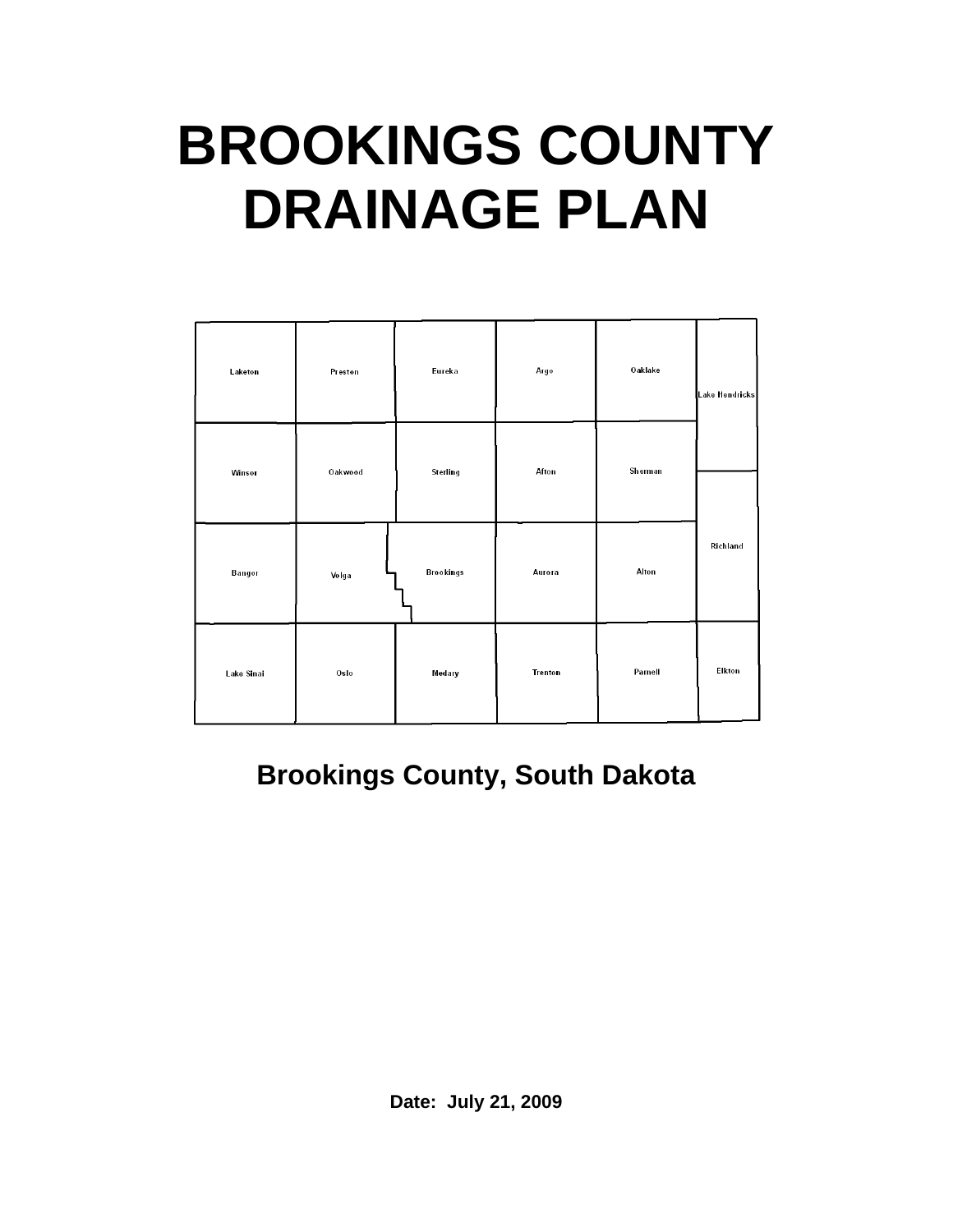# **BROOKINGS COUNTY DRAINAGE PLAN**

Brookings County is located in east central South Dakota and is bounded by the state of Minnesota to the east, Lake and Moody Counties on the south, Kingsbury County to the west and Hamlin and Deuel Counties to the north. The county is composed of 9 municipalities and 23 townships. According to the 2000 census, there were 28,220 people in the 794 square miles of Brookings County. The great majority of the unincorporated portions of the county are dedicated to agricultural uses.

The shape of the land surface in Brookings County is largely the result of numerous advances into the region by glaciers over the past 2 million years, as well as the intervening non-glacial periods. While glaciers have at times covered the entire county, during the most recent glacial action only the western portion and northeast corner were covered. In those areas covered by earlier glaciers, the land surface drains well, with an integrated network of streams feeding the Big Sioux River. In the more recently glaciated western and northeastern parts of the county, there has not been sufficient geologic time to develop a well-defined drainage pattern, and the landscape is characterized by generally poor drainage and numerous wetlands and small lakes.

Brookings County lies within two major watersheds. In the northeastern part of the county, an area of about 50 square miles is part of the headwaters of the Lac qui Parle River, a tributary that drains northeast to the Minnesota River. The remainder of the county falls within the Big Sioux River watershed, with the river cutting across the county from north to south. The area east of the river is characterized by a well integrated network of tributary streams flowing from the northeast to southwest. To the west of the river, drainage is not nearly as efficient, but water eventually reaches the main channel.

Throughout the history of Brookings County, farmers have commonly drained wet areas on their land. Draining enhances that farmer's productivity; however, it almost always has some adverse impact on adjoining lands. Drainage law in South Dakota has always attempted to balance the benefits of drainage with the risks it may have on other lands.

State law recognizes that any rural land which drains onto other rural land has a right to continue such drainage if:

- (1) The land receiving the drainage remains rural in character;
- (2) The land being drained is used in a reasonable manner;
- (3) The drainage creates no unreasonable hardship or injury to the owner of the land receiving the drainage;
- (4) The drainage is natural and occurs by means of a natural water course or established water course;
- (5) The owner of the land being drained does not substantially alter on a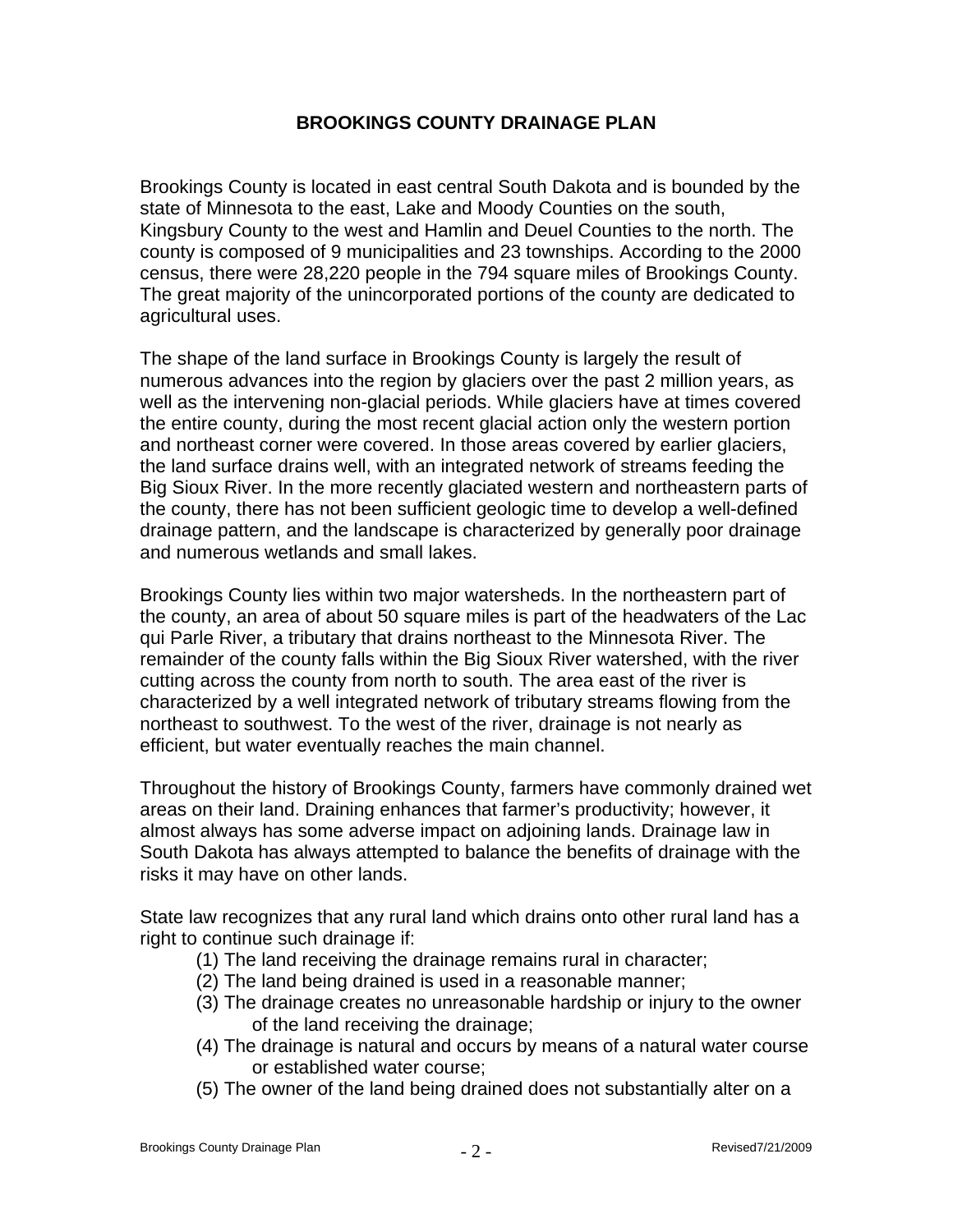permanent basis the course of flow, the amount of flow or the time of flow from that which would occur; and

(6) No other feasible alternative drainage system is available that will produce less harm without substantially greater cost to the owner of the land being drained.

The law also notes that such provisions do not necessarily apply within municipalities, but if a municipality drains water onto rural lands lying outside the boundaries of the municipality, the municipality is subject to the above provisions, if adopted by the county.

In 1985, the South Dakota Legislature assigned counties the responsibility for drainage matters. South Dakota Codified Law 46A-10A authorized county commissions to develop drainage plans and implement regulatory measures. Therefore, The Brookings County Commission has prepared this plan for the purpose of enhancing and promoting physical, economic and environmental management of the county; protecting the tax base; preventing inordinate harmful impacts on downstream properties; encouraging land utilization that will facilitate economical and adequate productivity of all types of land; lessening governmental expenditure; and developing and conserving natural resources.

In the following document, the definition of "wetlands" will be adopted from the U.S. Army Corps of Engineers (Corps). The definition is taken from Section 404 of the Clean Water Act: "Wetlands are areas that are inundated or saturated by the surface or ground water at a frequency and duration sufficient to support, and that under normal circumstances do support, a prevalence of vegetation typically adapted for life in saturated soil conditions. Wetlands generally include swamps, marshes, bogs, and similar areas." - Definition as used by the Corps and the U.S. Environmental Protection Agency (EPA) since the 1970s for regulatory purposes. (http://www.epa.gov/wetlands/sec404.html)

# **Drainage Board**

State law proclaims that a county drainage commission may be appointed as a board of resolution to address drainage disputes. State law declares that any decision of a drainage commission can be appealed to the county commission. Since most drainage disputes have the potential to become contentious, it is likely that many disputes may be appealed to the county commission. Therefore, the creation of a drainage commission may result in merely a prolongation of the process.

# **Policy**

The Brookings County Commission shall serve as the drainage board/commission, until such a time may come that the County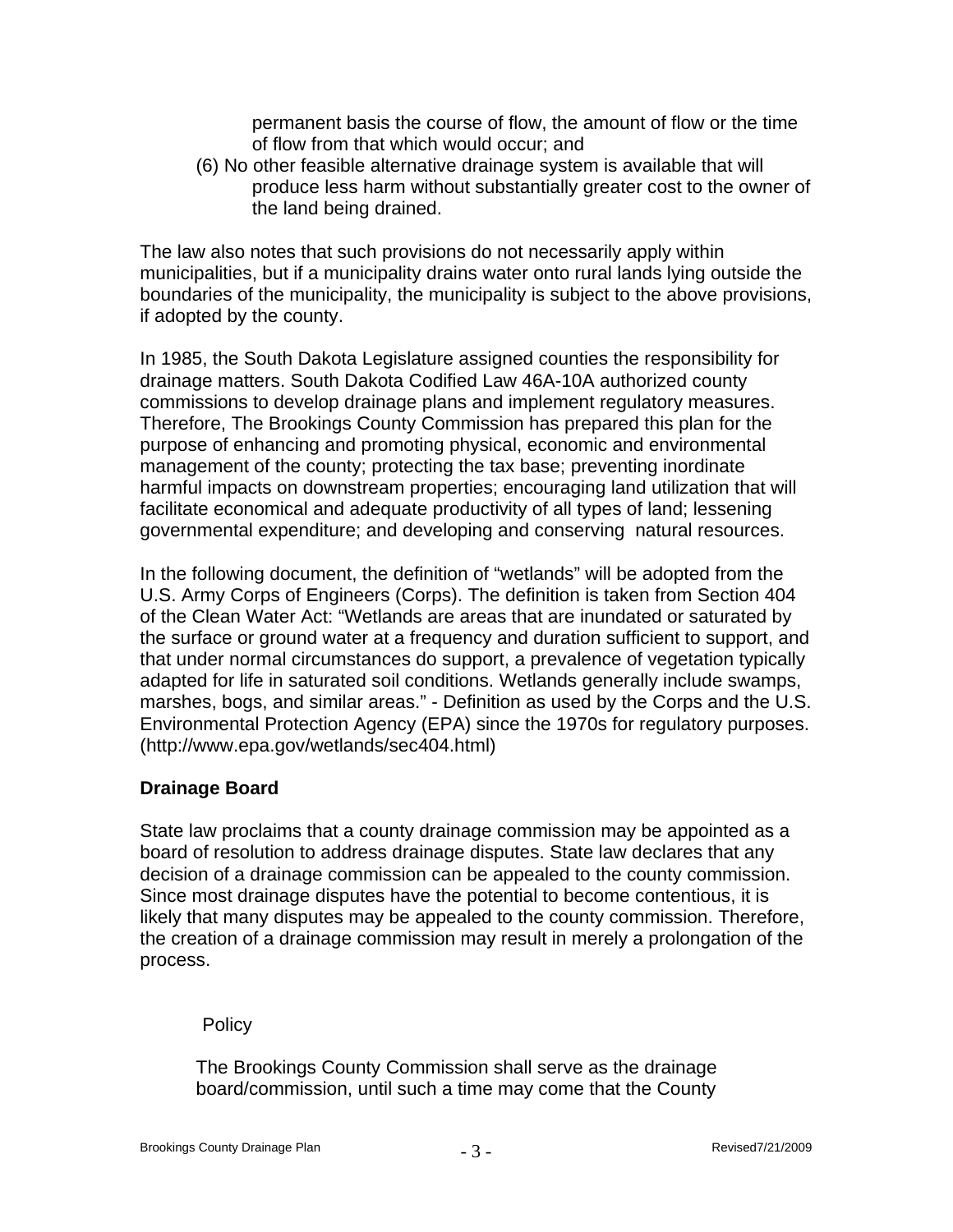Commission may not have sufficient time to spend on drainage issues.

# **Drainage Permits**

The state drainage law (SDCL 46A-10A) also allows a county to adopt a drainage permit system. Brookings County zoning officials realize that any drainage project has the potential for impacting downstream properties. However, smaller drainage projects, particularly those with watershed areas of less than twenty acres, generally have little potential for adverse impacts provided that it isn't a wetland area being drained or altered.

#### **Policy**

Brookings County will implement a drainage ordinance which includes a permit system for drainage projects.

Brookings County zoning officials also realize that any drainage project has the potential for impacting downstream properties, making registration of all drainage projects important.

### **Policy**

Brookings County will implement a drainage ordinance which includes a registration and/or recording requirement for all drainage projects involving drain tiling.

# **Vested Drainage Rights**

SDCL 46A-10A also required landowners with existing drainage improvements on their property to record the location of such drainage with the Register of Deeds by July 1, 1992 in order for the drainage to be considered vested. Many drainage works were never filed; therefore, this drainage is not vested. Drainage work performed within a county, municipality or township road right-of-way was exempted from the recording requirement.

# **Policy**

Brookings County will recognize vested drainage rights and consider all non-vested drainage to be the same as new drainage.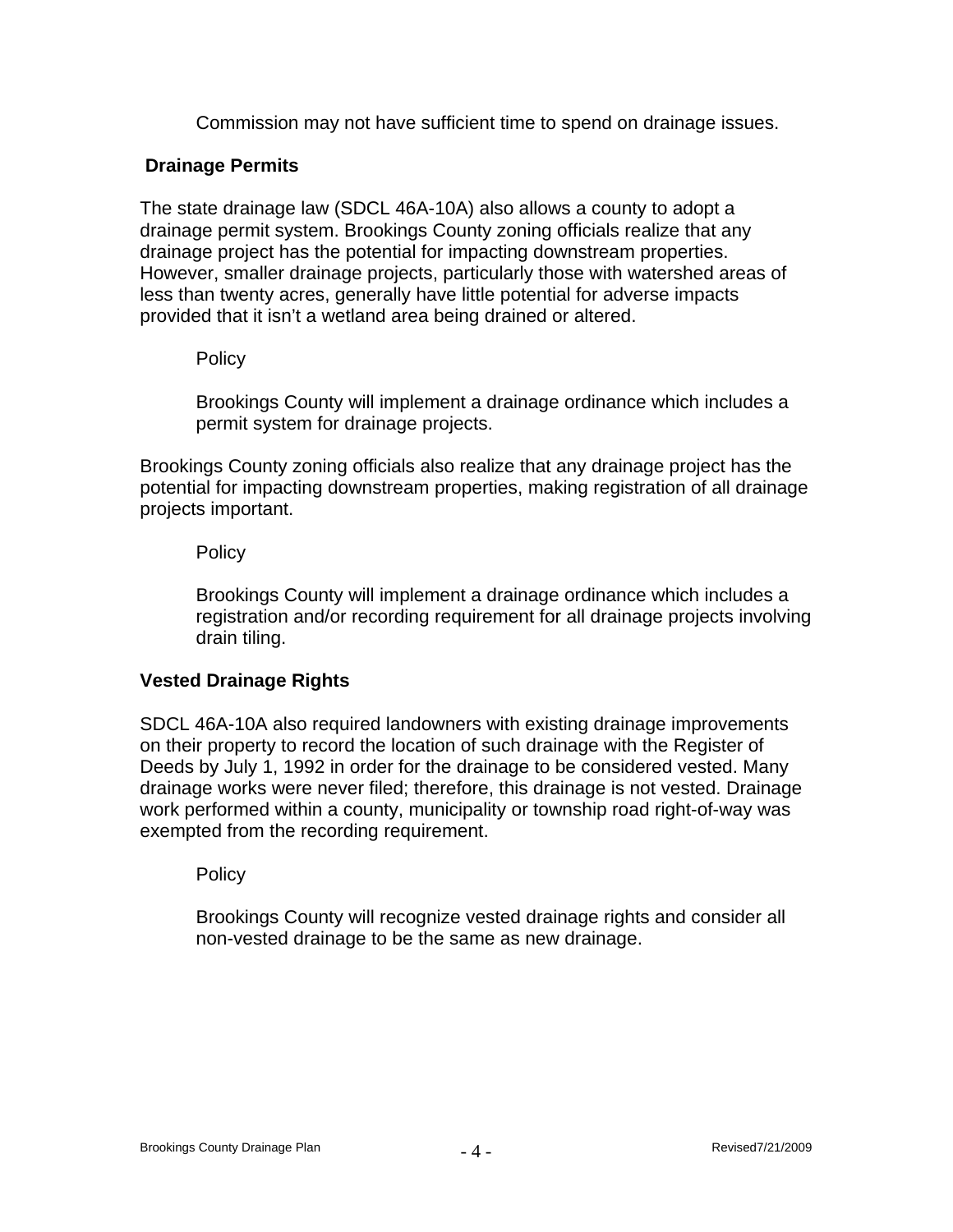# **Rights of Landowners of Dominant or Servient Estate**

The balance of rights between the landowner of the dominant (upstream) estate and the landowner of the servient (downstream) estate has always been a controversial issue. The Board acknowledges that judicial law in South Dakota has generally affirmed a landowner's right to direct drainage waters across a servient property when the waters are confined to a natural watercourse and do not spread across the servient property. However, the input of the downstream landowners is crucial in determining whether the receiving water course is of sufficient capacity to contain the waters from the proposed drainage. Brookings County acknowledges that while there may be many areas with adequate downstream watercourses, the only areas where it is likely that there will always be sufficient downstream watercourses are those in which the drainage will outlet into named streams delineated on the USGS topographical maps. State law also requires that directly affected landowners be notified when an individual proposes to change the drainage restrictions on property.

#### **Policy**

Brookings County will require notification to downstream landowners and will encourage input from such landowners when drainage is proposed which would outlet in any location other than a natural watercourse of sufficient capacity to handle the additional water flows. Those proposing moving water from their land to that of others shall be able to demonstrate that the drainage would not be a burden on servient property owners. The county should assess the current condition of the area to be drained in the county before issuance of a drainage permit. This shall be done as a precaution for liability as the issuing authority along with the project sponsor, may be held responsible for problems arising on servient lands.

#### **Drainage Across Watershed Boundaries**

It is recognized that the transfer of drainage waters from one watershed into another may result in an inequitable burden on a property which did not previously receive any water from the first watershed.

#### Policy

Brookings County will carefully assess the result of a transfer of drainage waters from one drainage basin to another, before issuing a permit to do so, as to reduce the County's liability due to unintended detrimental consequences.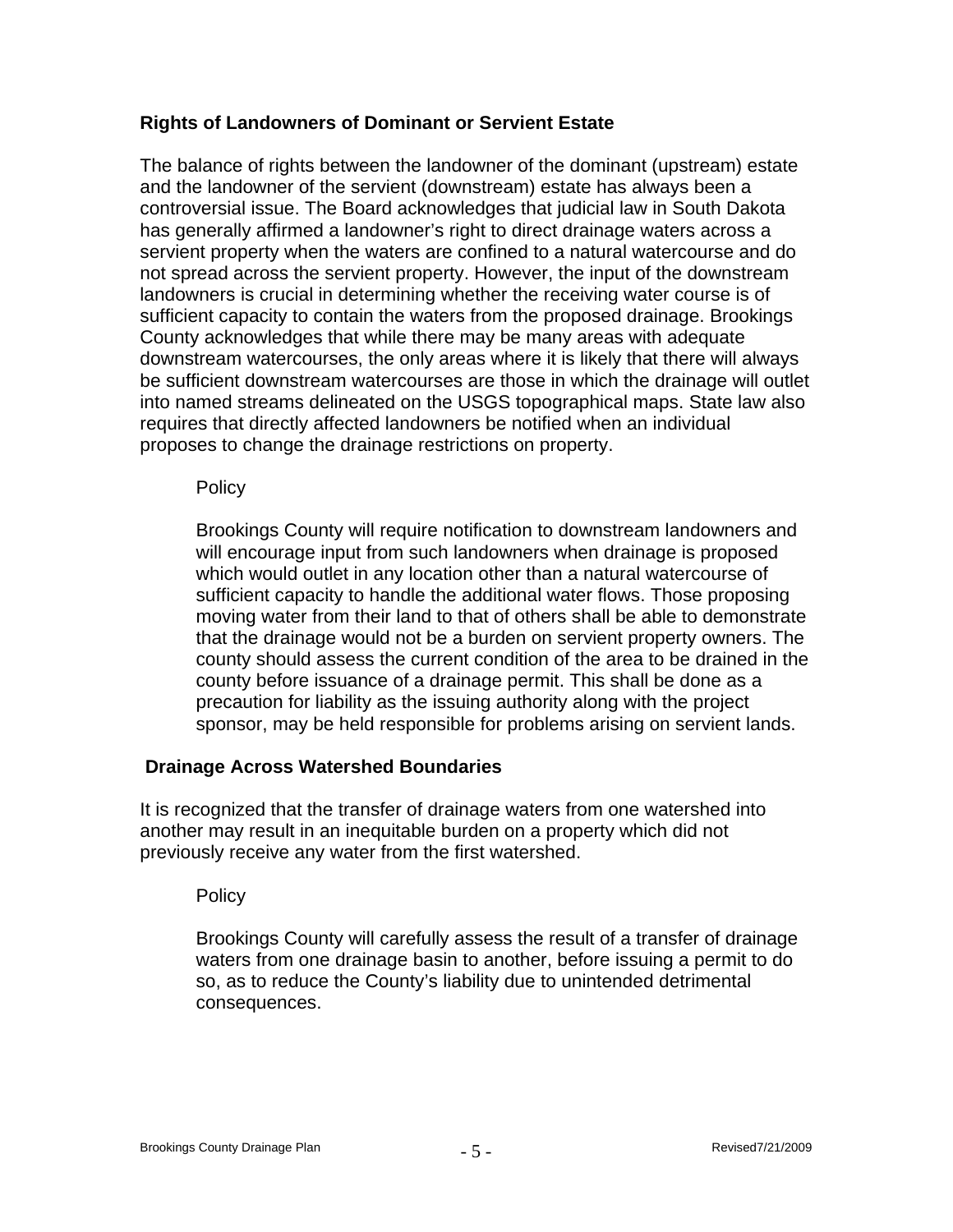#### **Value of Wetlands**

Draining wetlands for agricultural and development purposes has been a common practice for decades. Wetlands are perceived by some property owners as a liability but their destruction can result in a negative impact at both the local and regional level. Wetlands are valuable for their part in flood reduction, erosion control, water quality enhancement, and as fish and wildlife habitat.

Wetlands serve as natural water treatment plants. Vegetation and bacterial action within the wetland purifies water by holding and/or breaking down nutrients, sediments and pollutants before they percolate into the soil or are released into surface waters such as lakes and streams. Wetlands also serve as a major source of groundwater recharge by retaining precipitation so it can drain into the water table. By storing runoff water wetlands help prevent soil erosion by reducing the velocity of runoff water.

The storage capacity of wetlands also helps reduce downstream flooding. Wetland buffers reduce the rate at which storm water reaches streams or lakes and decrease the total water volume reaching these surface features. When extensive drainage occurs within a watershed, flood levels and the frequency of flood events increase, and flood waters rise much more rapidly. Small individual projects may not have a destructive effect on drainage but the cumulative impact of many actions can produce catastrophic events. All wetlands in a watershed assist in flood reduction but those within the flood plains are most critical in providing storage capacity for flood waters. Flood plain wetlands are also important to the recharge of shallow aquifers in Brookings County.

There are also many benefits for wildlife habitat and recreation from wetlands. The areas provide food, cover and water for a variety of wildlife. Research has shown that wetland areas have a great amount of biodiversity and 35 percent of threatened or endangered species depend on wetlands for their survival. Wetlands also provide recreational opportunities for hunting, fishing, birdwatching and other activities.

#### **Policy**

The Brookings County Drainage Board will analyze the drainage of any wetlands to ensure that it is necessary to drain. The County shall take all aspects of a wetland into consideration before permitting such drainage.